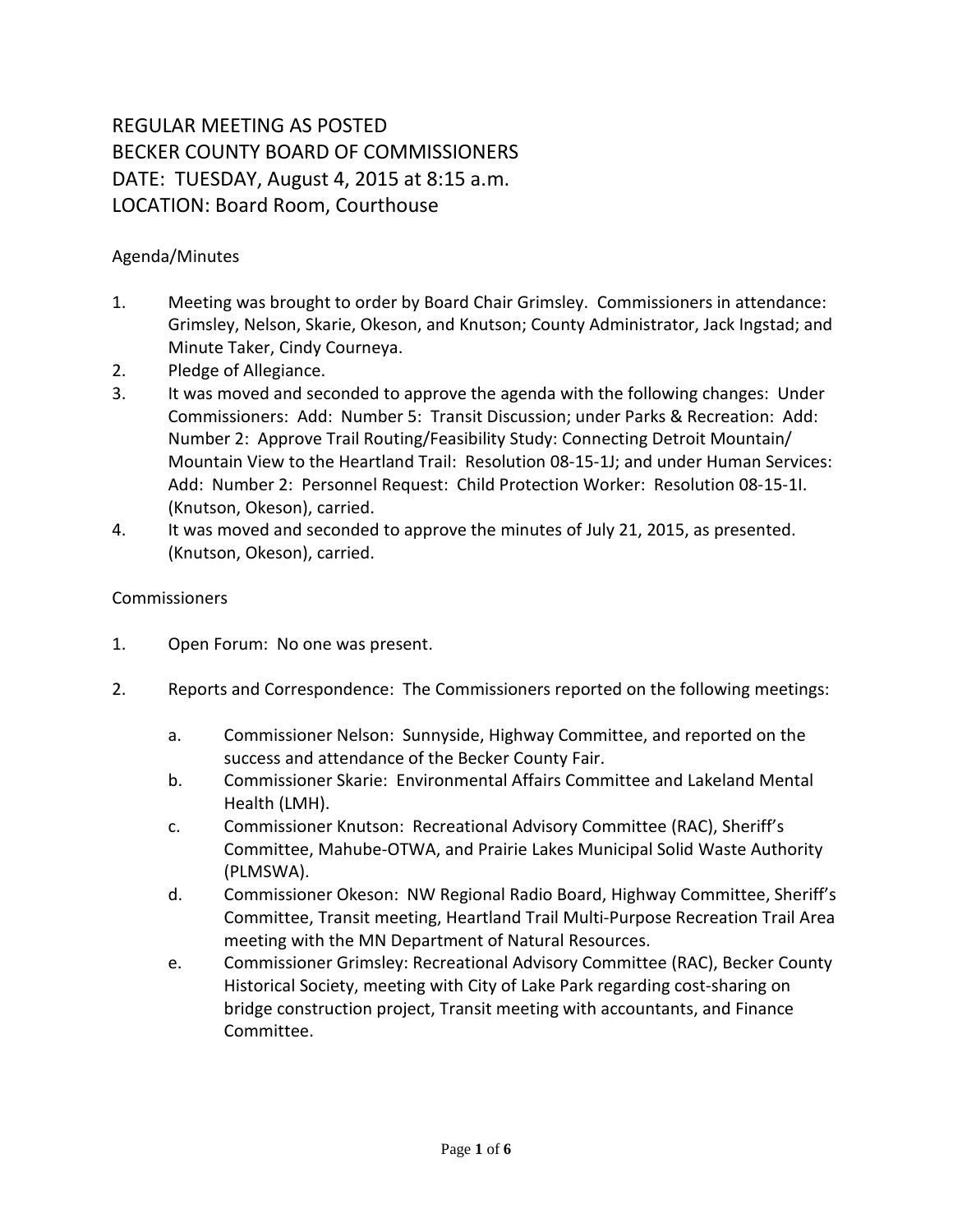- 4. Appointments: Buffalo-Red River Watershed District Board of Managers Position:
	- a. Bruce Albright, Office Administrator for the BRRWD, was unable to attend today's meeting; Chair, Gerald Van Amburg, was present in his absence. Mr. Albright will present at the Becker County Board of Commissioner's meeting on September 1<sup>st</sup>.
	- b. Mr. Van Amburg spoke in support of current Board Manager, John Hanson, noting that he has done a good job for the BRRWD and is well respected.
	- c. There was a brief discussion on concerns on the cost and "charge" back of Ditches 10 and 19 and discussion followed. Commissioner Nelson asked that the BRRWD Board of Managers re-visit the process on how "charge backs" for ditches is determined.
	- d. Two persons have expressed their interest in serving on the BRRWD Board of Managers; current Board Manager, John Hanson for re-appointment, with his term set to expire on August 31, 2015, and Clint Danielson, who has submitted his name. John Hanson was present today. County Administrator, Jack Ingstad, clarified that Mr. Danielson, while a resident outside of the county, is a resident of the BRRWD, as required.
	- e. It was moved and seconded to re-appoint John Hanson to the Buffalo-Red River Watershed District Board of Managers, for a three-year term. (Nelson, Okeson), carried.
- 4. Request to Approve Professional Services Agreement between Becker County and Klein/ McCarthy Architects for Phase 1 of Proposed Jail Project: County Administrator, Jack Ingstad, presented:
	- a. Discussion was held in reference to the contract with Klein/McCarthy Architects for Phase 1 of the proposed jail project. Mr. Ingstad reported that the timeframe for completion of Phase I would be approximately three months. The cost for Site Development and Planning compensation would range from \$225.00/ hour for the top person down to \$50.00/hour for a student intern, with the project over-seen by the Sheriff's Committee, to include Commissioners Knutson and Okeson. There was also a brief discussion on "rights" of the architect's material.
	- b. It was moved and seconded to approve the Professional Services Agreement between Becker County and Klein/McCarthy Architects for Phase I of the Proposed Jail Project, as presented. (Knutson, Skarie), carried.
- 5. Transit Discussion: County Administrator, Jack Ingstad, presented:
	- a. Discussion was held in reference to the proposed Joint Powers Entity (JPE) with Wadena County, with the consensus of the board to explore other options to share resources.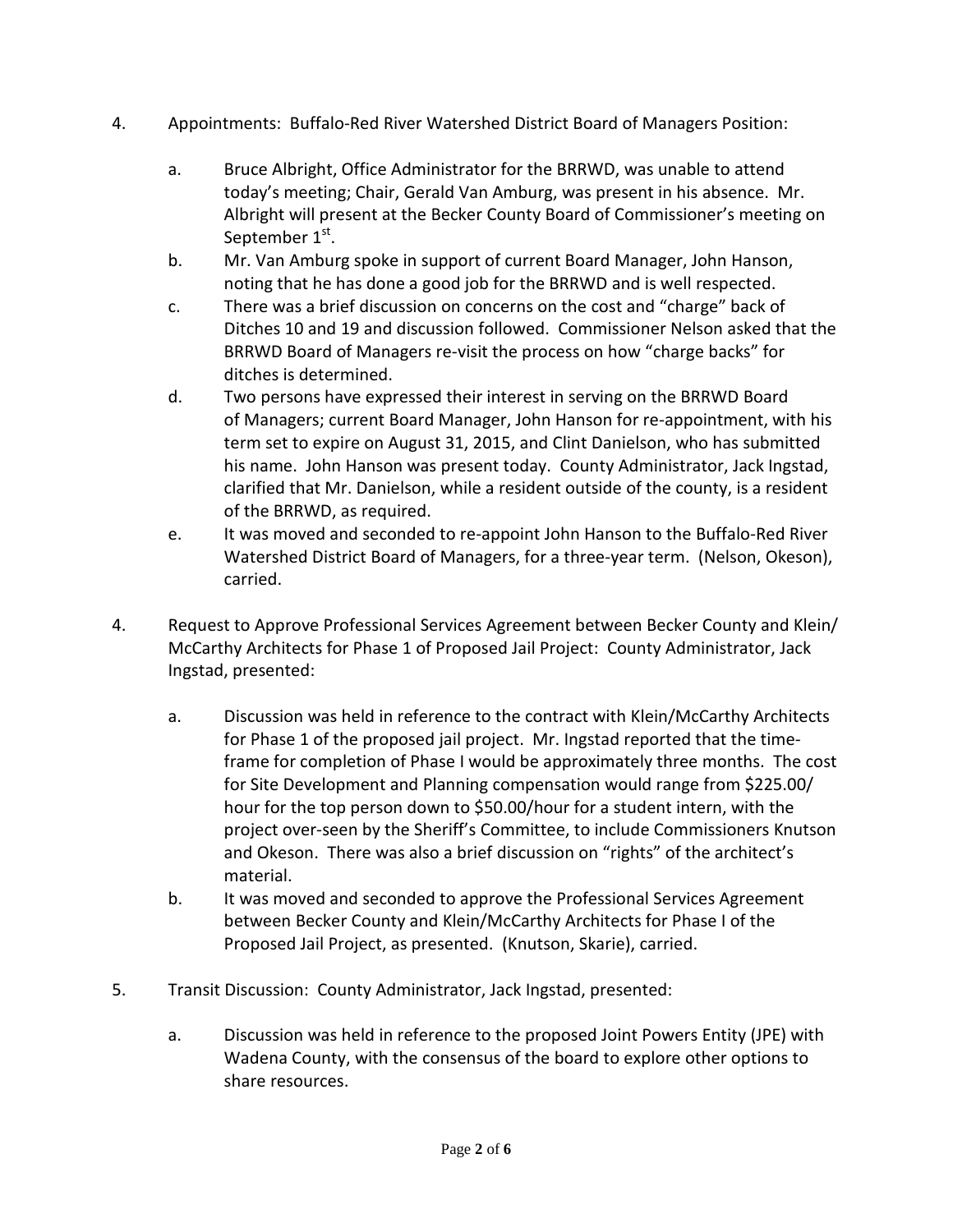b. It was moved and seconded to direct the County Administrator, Jack Ingstad, to research the options of entering into a Joint Powers Agreement (JPA) in comparison to a Joint Powers Entity (JPE) with Wadena County for the county's Transit Program, and to bring the information forward to the Board for further consideration. (Nelson, Okeson), carried.

Auditor-Treasurer: Mary Hendrickson presented:

- 1. Licenses and Permits:
	- a. It was moved and seconded to approve the Temporary On-Sale Liquor License for Twin Shores Landing – Event August 22, 2015 – Lake Eunice Township, as presented. (Okeson, Skarie), carried.

Finance Committee: Mary Hendrickson presented:

- 1. It was moved and seconded to approve the Regular Claims, Auditor's Warrants, and Over 90-Day Claim, as follows:
	- a. Auditor's Warrants (Tuesday Bills):
		- i. 07/22/2015 in the amount of \$166,731.53;
	- b. Over 90-Day Claim:
		- i. West Group at a cost of \$876.00; invoice just received.

(Knutson, Okeson), carried.

- 2. It was moved and seconded to authorize IT Director, Rick Kelsven, to solicit quotes to replace the card swipe system for the County. (Nelson, Grimsley), carried.
- 3. It was moved and seconded to direct the IT Committee to revisit the Becker County Cell Phone Policy and to return to the Board with options. (Nelson, Knutson), carried.
- 4. It was moved and seconded to accept the low quote from Mark's Electric of Detroit Lakes for the Human Services Remodel Project (Work Room), with the Electrical Cost at \$1,350.00, Data Cost at \$890.00, and for a total cost of \$2,240.00. (Skarie, Nelson), carried.

West Central Initiative (WCI) – Greg Wagner, Economic Development Planner and Tom McSparron, Vice-President of Development presented:

1. Mr. Wagner and Mr. McSparron provided a brief report on economic development for West Central Minnesota and Becker County for 2015 and also the WCI Annual Update, along with their request for continued support from Becker County with a commitment of \$6,000 to WCI for 2016.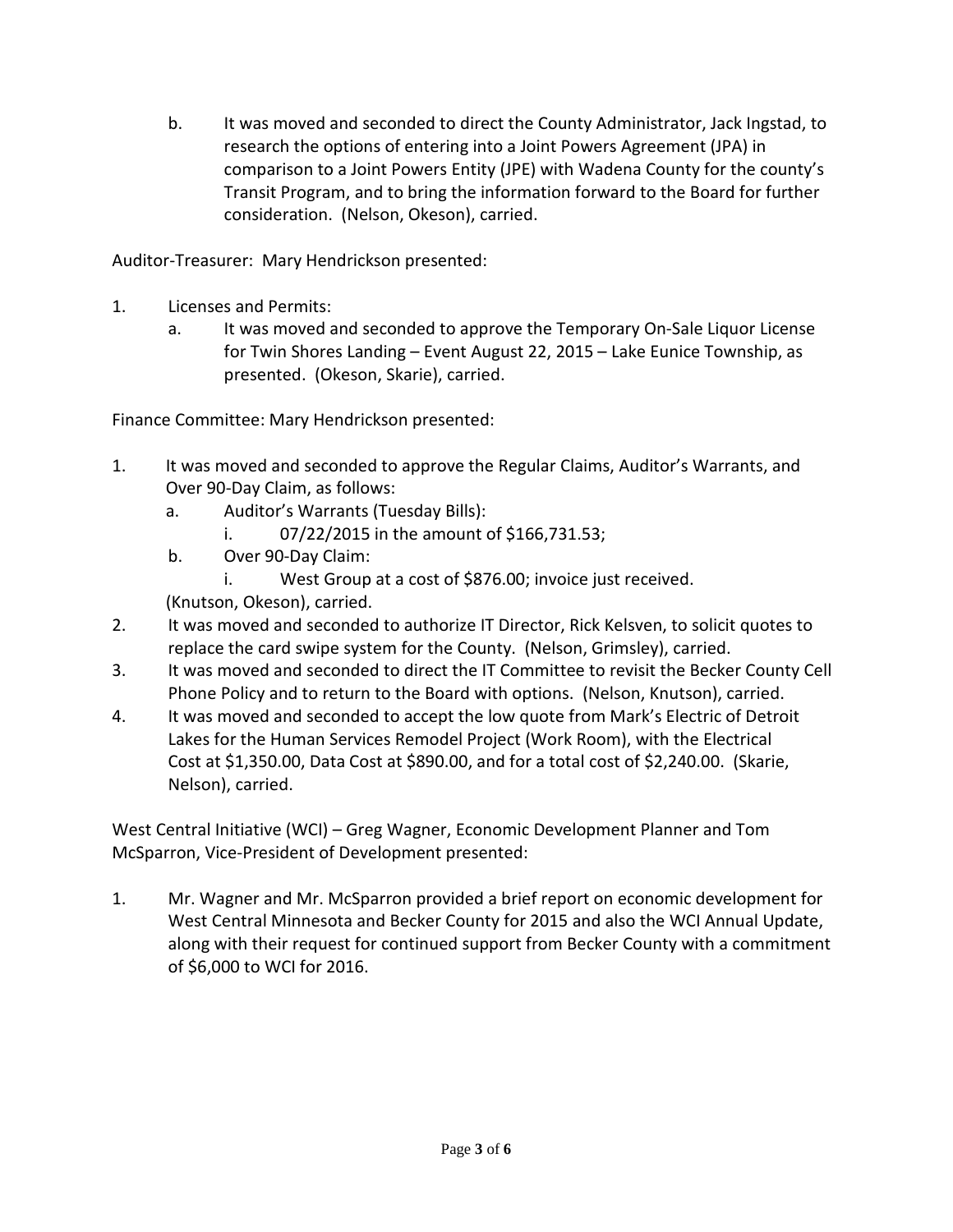Public Hearing: Tax Abatement Request for R&R Transportation, Inc.

- 1. It was moved and seconded to open the Public Hearing. (Nelson, Skarie), carried.
- 2. Mayor of Lake Park, Keith Zachariason, reported that the City has approved the abatement and offered their support, noting that R&R meets the requirements for the tax abatement.
- 3. It was reported that EDA Board Members, Abby Anderson and Hank Ludtke, are in support of granting the tax abatement, with Mr. Ludtke also submitting a letter of support to the Board.
- 4. Board Chair Grimsley closed the public hearing.

Tax Abatement Request for R&R Transportation: Resolution 08-15-1A: Guy Fischer presented:

- 1. Discussion was held with Commissioners Knutson, Okeson, Grimsley, and Skarie speaking in opposition to granting the abatement, giving a list of reasons of why they were not in support of this request, including fairness to other local competing businesses.
- 2. A motion was made by Commissioner Nelson to approve Resolution 08-15-1A, to approve the Property Tax Abatement for R&R Trucking, as presented. Motion died for lack of a second.

Parks & Recreation: Detroit Lakes Ride Center Presentation and County Resolution to Support The Development of Greater MN Regional Parks & Trails Commission (GMRPTC) Grant Application for Detroit Mountain/Mountain View Recreation Areas: Resolution 08-15-1B: Guy Fischer, Brad Green, and Gary Nansen presented:

- 1. Gary Nansen provided a power point presentation on the International Ride Center Study (IMBA). Information was also provided on trail development and related maintenance cost estimates for Mountain View and the Dunton Locks area. It was noted that the City of Detroit Lakes will be applying for legacy funding.
- 2. It was moved and seconded to approve Resolution 08-15-1B, as presented, that Becker County supports the development of a grant application to the Greater MN Regional Parks and Trails Commission for funds to make recreational trail, facility, and connection improvements to Detroit Mountain, Mountain View Recreation Area, and other applicable and proximate area in partnership with Detroit Mountain Recreation Area's Regional Park/Trail Project. (Okeson, Skarie), carried.
- 3. It was moved and seconded to approve Resolution 08-15-1J, that Becker County approves the Trail Routing/Feasibility Study to connect Detroit Mountain/Mountain View Recreation Area to the Heartland Trail, as presented. (Knutson, Okeson), carried.
- 4. It was also the consensus of the Board to direct the Natural Resources Management Committee to research options for trail improvements and family oriented enhancements for exercise, recreation, and tourism on the south side of Dunton Locks and to return to the Board with recommendations.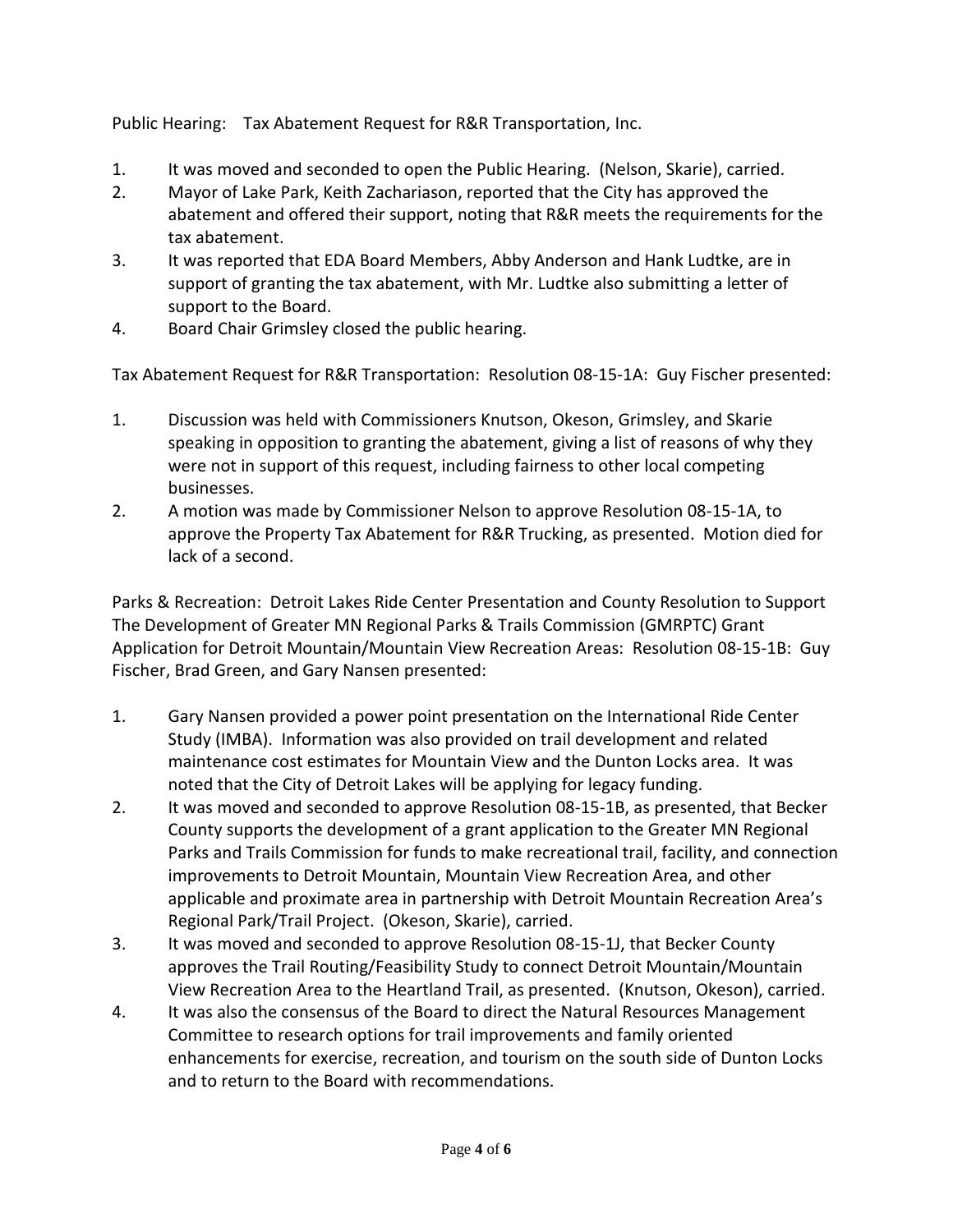Human Services: John Dinsmore, Human Services Director; Christy Ramsey, and Donna Richgels presented:

- 1. It was moved and seconded to approve the request for six (6) Financial Workers to attend the 2015 Minnesota Financial Workers and Case Aides Association (MFWCAA) Conference at Arrowwood Resort and Conference Center, Alexandria, MN on October 21-23, 2015, at a cost of \$200.00 each, for a total of \$1,200.00 and lodging at a cost of \$936.26, and for the total combined cost at \$2,136.26. (Nelson, Knutson), carried.
- 2. It was moved and seconded to approve the Human Services Claims for Human Services, Community Health, and Transit, as presented. (Skarie, Nelson), carried.
- 3. It was moved and seconded to approve Resolution 08-15-1I, to advertise and hire one (1) full-time Social Worker due to a resignation, and to backfill, if necessary, and to also advertise for possible future part-time and full-time Social Worker openings in the Child Protection Unit. (Nelson, Skarie), carried.

Sheriff: Sheriff Todd Glander presented:

- 1. It was moved and seconded to approve the purchase of three (3) Mobile ARMER Radios for new squad cars, to include equipment and sirens, at a cost of \$5,584.00 each, for a total cost of \$16,752.00 from Motorola Solutions at Mid-States Wireless. (Okeson, Knutson), carried.
- 2. Sheriff Glander reported to the Board that a total of \$27,200.00 has been received in donations to date for the Becker County K-9 Program.

Highway: Jim Olson presented:

- 1. It was moved and seconded to approve Resolution 08-15-1D, to approve the Bid Award for Project SAP 003-514-0189, for Shouldering, Widening, and Aggregate Shouldering on CSAH 14 to Midwest Contracting, LLC of Marshall, MN, at the low bid of \$792,041.50, and to authorize the County Board Chair and County Administrator, on behalf of Becker County, to execute and enter into said contract. (Okeson, Nelson), carried.
- 2. It was moved and seconded to approve Resolution 08-15-1E, to authorize and direct the County Engineer to purchase one (1) 2004 Rosco RA 2000 Velocity Patcher from MnDOT at a cost of \$8,500.00, and as detailed in the Capital Expenditure Request. (Nelson, Okeson), carried.
- 3. It was moved and seconded to approve Resolution 08-15-1F, to authorize and direct the County Engineer to purchase one (1) 1995 Dutch WP56BC 13 Wheel Rubber Roller from MnDOT, at a cost of \$3,000.00 and as detailed in the Capital Expenditure Request. (Nelson, Skarie), carried.
- 4. It was moved and seconded to approve Resolution 08-15-1G, to accept the low quote from Tri-City Paving, Little Falls, MN for trail paving at Dunton Locks, at a cost of \$26,150.00, to direct the County Engineer to proceed with the resurfacing, root barrier